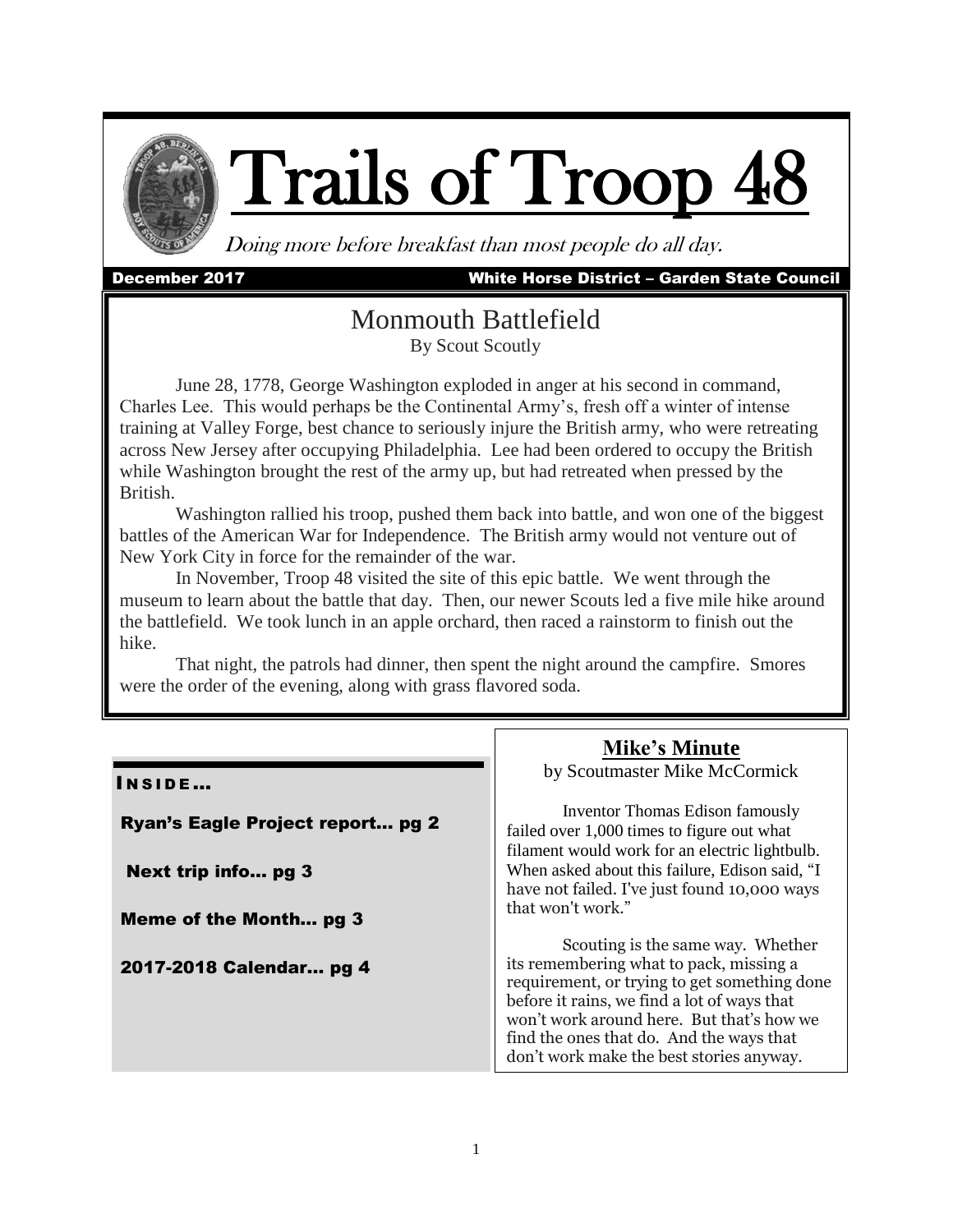Need to buy food? Want to support Troop 48? Why not get Shop Rite gift cards!?

Just see Kellie Walker at any meeting to get Shop Rite cards! Troop 48 gets a percentage of each card bought!

**Ryan's Eagle Project**

By Scout Scoutly

Last month, Ryan and twenty volunteers spent Thursday of Teacher's Convention weekend painting two buildings at Virtua Hospital. For this Eagle Project, Ryan coordinated the painting of these two huge buildings, although a healthy amount of Scout painting was done as well.

"Did you get any paint on the building?" was overhead from several parents afterward.

The answer is that the Scouts did a fine job painting, and the buildings looked great afterwards. Congrats to Ryan on finishing his Eagle Project, and good luck with your final push to Eagle!



# Trails of Troop 48

The official Newsletter of:

Boy Scout Troop 48 Holy Communion Lutheran Church Berlin, NJ

December 2017

Editor: Scout Scoutly



Scoutmaster Mike McCormick

troop48berlin.org

"Teach Scouts not how to get a living, but how to live." ~ Lord Robert Baden-Powell, Founder of Scouting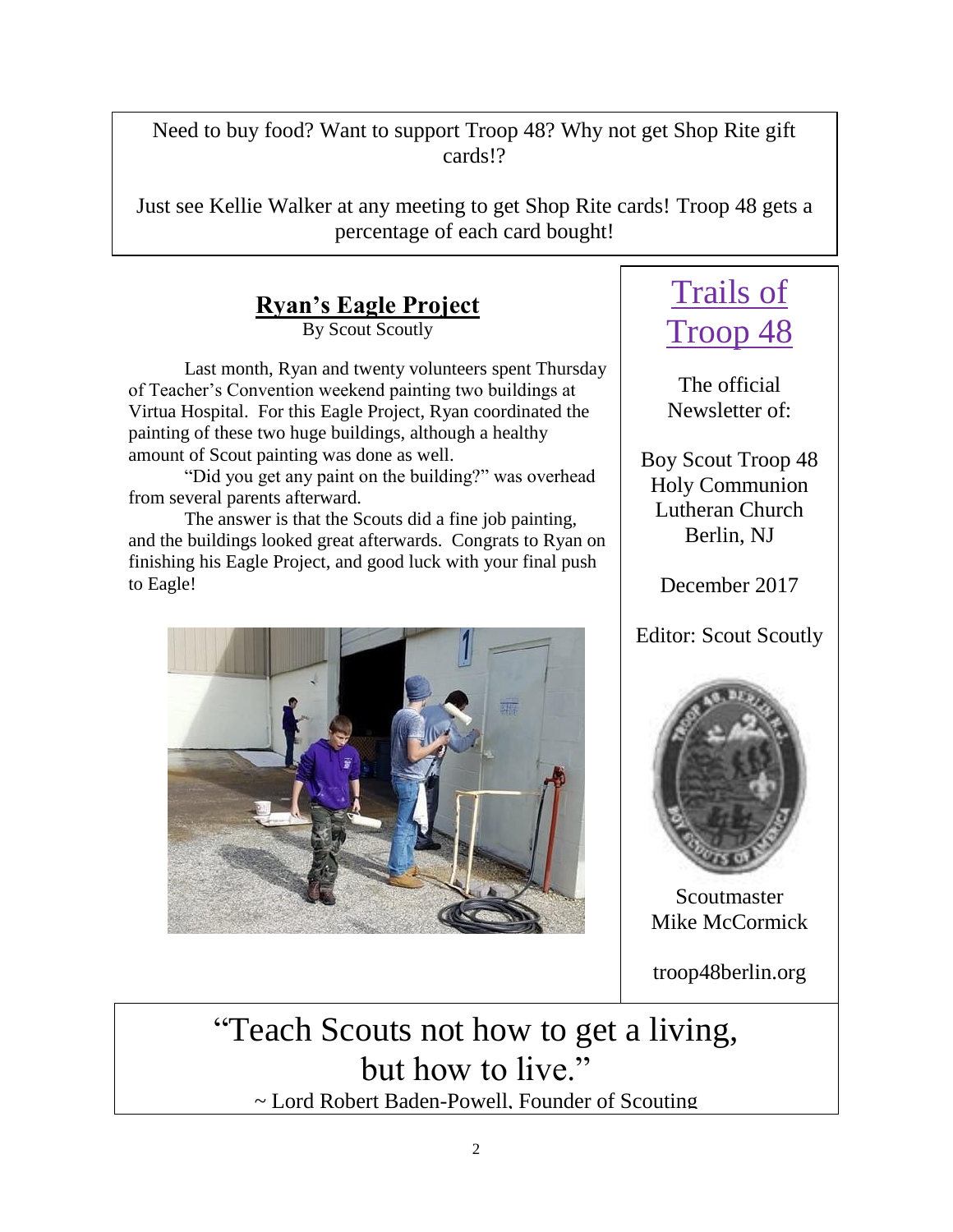#### **Next trip: Friday to Sunday, December 8-10 – Camp Alpine at the Pallisades! Trip!**

We'll be heading up to the Pallisades, a set of cliffs that straddle the New Jersey/New York border across the water from New York City. There, we'll hike, scramble across boulders, go looking for a castle, and check out where Alexander Hamilton was killed in America's most famous duel.